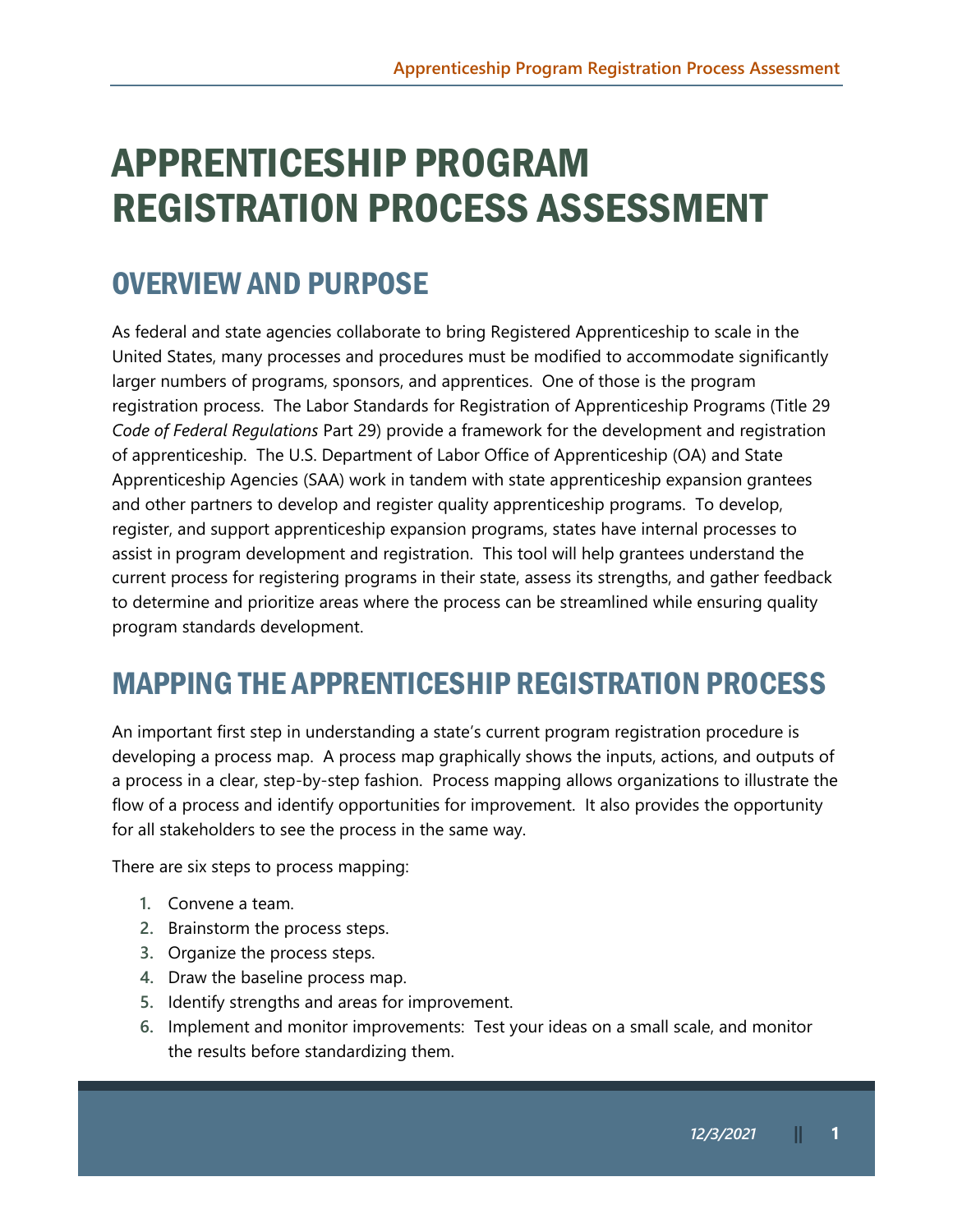### CONVENE A TEAM

Bring together everyone involved in carrying out, managing, and providing input into the program registration process. This should include business engagement staff, apprenticeship navigators or training representatives, program staff, and OA or SAA staff. *Be as inclusive as possible* when convening the team since staff in the apprenticeship system may offer unique input on the registration process.

# BRAINSTORM THE PROCESS STEPS

Gather all information from start to finish, including steps, inputs such as an employer requesting information about apprenticeship, outputs such as completed program registration, roles, time durations, etc.

At a high level, the process of registering a program consists of three parts: **Employer Engagement, Standards Development,** and **Registration.** The prompts below can help uncover the steps as they currently are to register an apprenticeship program for each part of the process.



### **EMPLOYER ENGAGEMENT**

The **employer engagement** part of the process should include all steps from the time an employer and a member of the apprenticeship team come into contact to when the employer makes the decision to commit to program development or decline the opportunity.

- **1.** Where does the process begin?
- **2.** What is the very first thing that happens to initiate a discussion about apprenticeship with an employer/potential sponsor, and who does it?
- **3.** What happens next, and who assists with this step?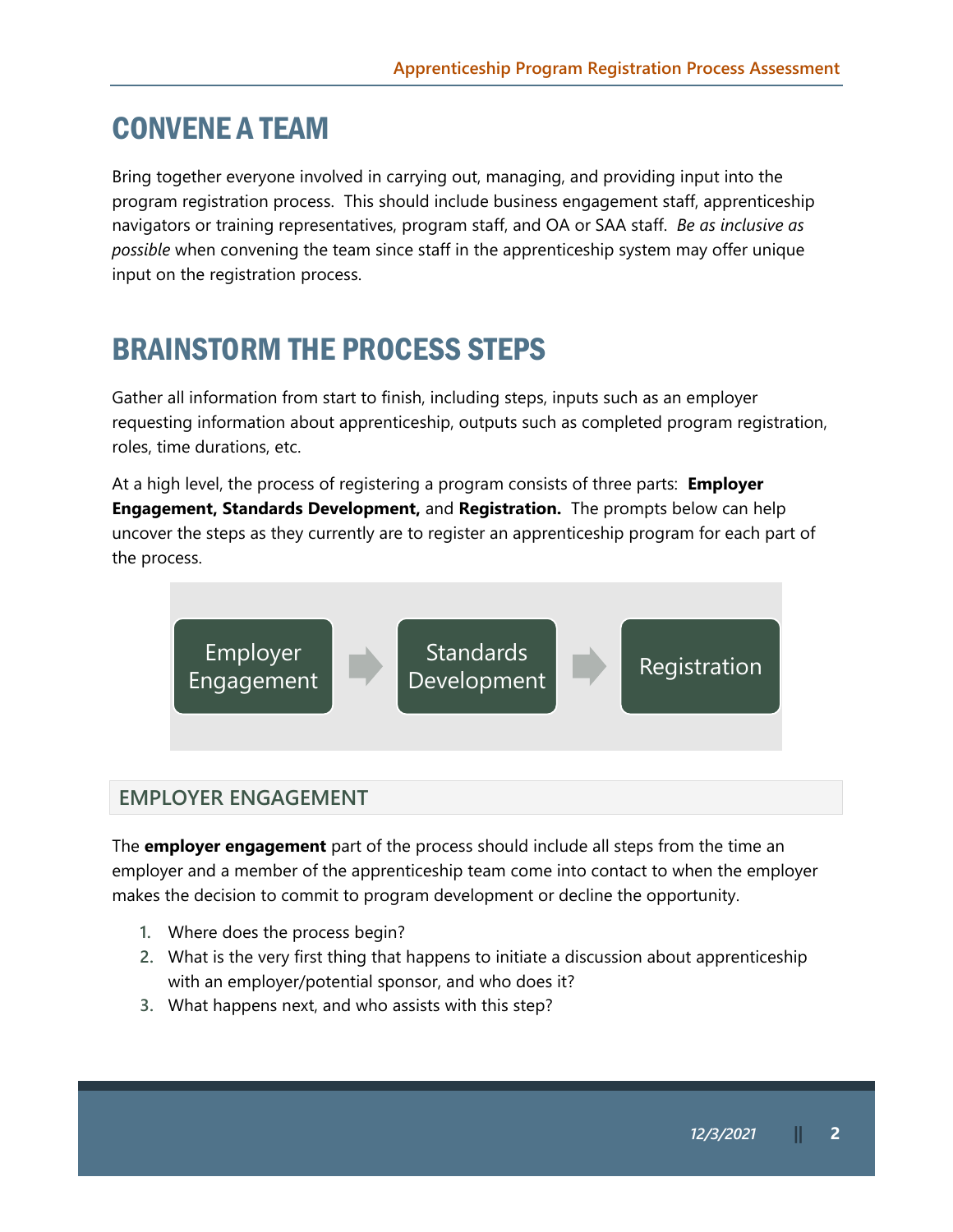On the simplest level, the map may be constructed by repeating Question 3 until the entire process is mapped. However, there are some specific situations and items that you should know how to represent on your map.

- **4.** How long does each of these steps take?
- **5.** What information/material is provided to businesses (inputs), and when in the process is it provided? Are there preliminary forms required from the employer during this process? If so, what are they, and what is their purpose?
- **6.** What information is gathered from businesses? Who gathers it, when do they gather it, how do they document it, and what happens with the information?

If there are any if/then situations in your employer engagement process—decision points that create alternate paths—identify and map those.

*Ask yourself:* Is there a decision to be made after any of the steps in the employer engagement process? If so, what is the decision, and what are the branches that the process might take after this decision? What are the first steps in each of the branches? Continue with Question 3 for each of the branches.

- **7.** Identify people and roles that connect with employers to develop standards in the state.
- **8.** Identify any tools or resources used in the standards development process. What are they, and how and when are they used?

### **STANDARDS DEVELOPMENT**

The **standards development** process starts at the time the employer commits to developing a program and continues when standards are submitted for registration. This also includes the handoff process, if standards are drafted by the OA or SAA office.

- **1.** Where does the process begin—what is the very first thing that happens to start the standards development process with an employer/potential sponsor—and who does it?
- **2.** What happens next, and who assists with this step?

You can continue to use Question 2 to map the process just as you did in the business engagement portion of your process. Below are some additional considerations to include in the process.

- **3.** How long does each of these steps take?
- **4.** What information or material is provided to businesses (inputs), and when in the process is it provided?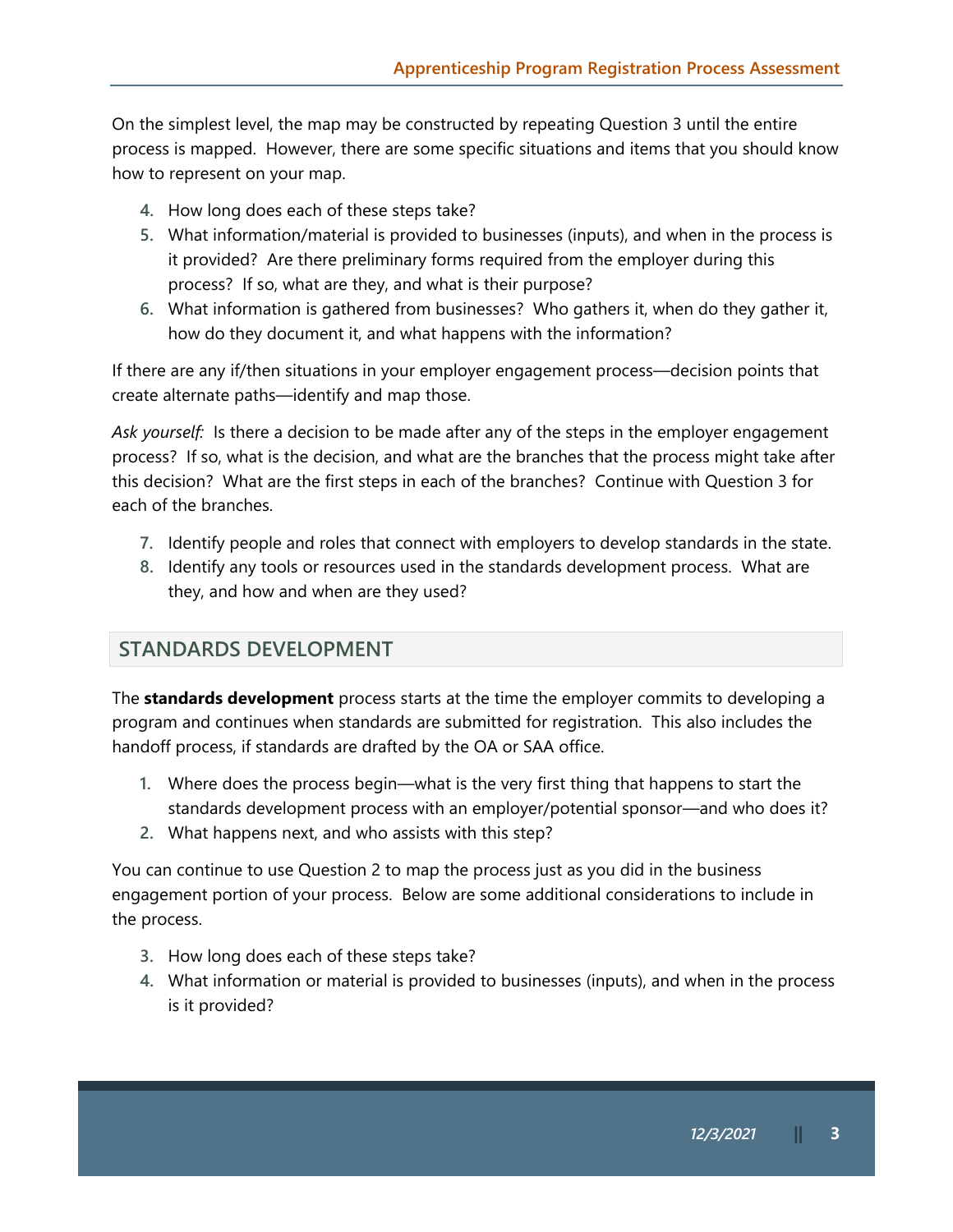**5.** What information is gathered from businesses? Who gathers it, when do they gather it, how do they document it, and what happens with the information?

As during brainstorming around business engagement, if there are any if/then situations in your standards development process—decision points that create alternate paths—you should identify and map those.

*Ask yourself:* Is there a decision to be made after any of the steps in the standards development process? If so, what is the decision, and what are the branches that the process might take after this decision? What are the first steps in each of the branches? Continue with Question 2 for each of the branches.

- **6.** Identify people/roles that register the program in the state.
- **7.** Identify any tools or resources used in the standards development process. What are they, and how and when are they used?

#### **REGISTRATION**

Document the **registration process** beginning with the time the paperwork is submitted to the registering agency to when the employer receives their approval of their Registered Apprenticeship Program. This process may differ for each state depending on whether a state is an OA or SAA state. State grantees should work closely with the registering agency to determine the process steps. Just as you did with business engagement and standards development, use prompts below to brainstorm the steps for registering a program.

- **1.** Where does the process begin—what is the very first thing that happens to start the registration process with an employer/potential sponsor—and who does it?
- **2.** What happens next, and who does that?
- **3.** How long does each of these steps take?
- **4.** What information/material is provided to businesses (inputs), and when in the process is it provided?
- **5.** What information is gathered and from whom? Who gathers it, when do they gather it, how do they document it, and what happens with the information?

As during brainstorming around business engagement and standards development, if there are any if/then situations in your standards development process—decision points that create alternate paths—you should identify and map those.

*Ask yourself:* Is there a decision to be made after any of the steps in the standards development process? If so, what is the decision, and what are the branches that the process might take after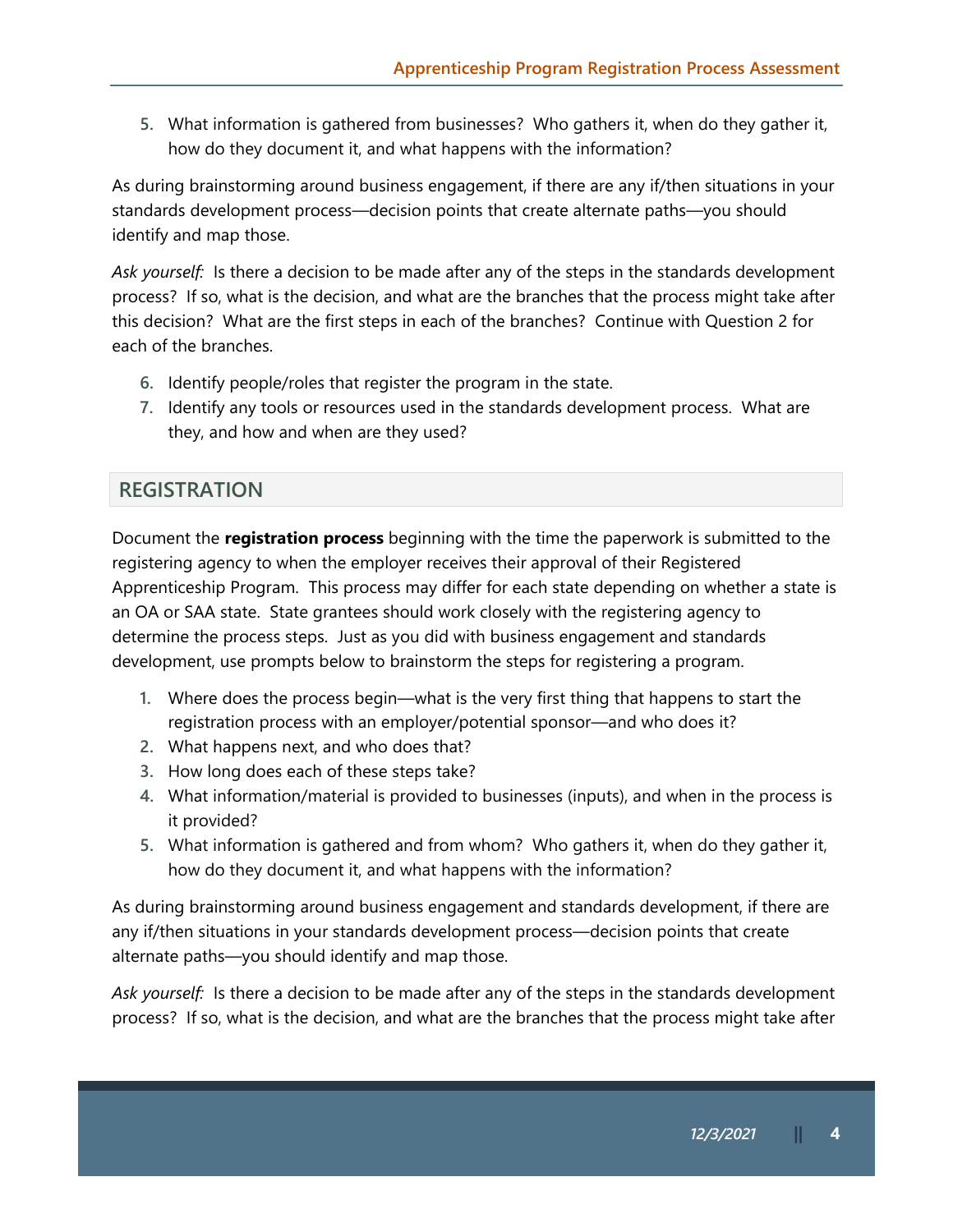this decision? What are the first steps in each of the branches? Continue with Question 2 for each of the branches.

- **6.** Identify people/roles that are involved in the registration process.
- **7.** Identify any tools or resources used in the registration process. What are they, and how and when are they used?

### ORGANIZE THE PROCESS STEPS

Arrange the steps identified during the brainstorming process into sequential order using the process steps template provided.

If your engagement process cuts across different functional areas (e.g., a local business services representative and a state apprenticeship staff person), or if different steps happen at the same time and then rejoin the main process, make a note on your process map.

*Ask yourself:* Regarding the last step performed by function x, is there another function that is performing that same step simultaneously?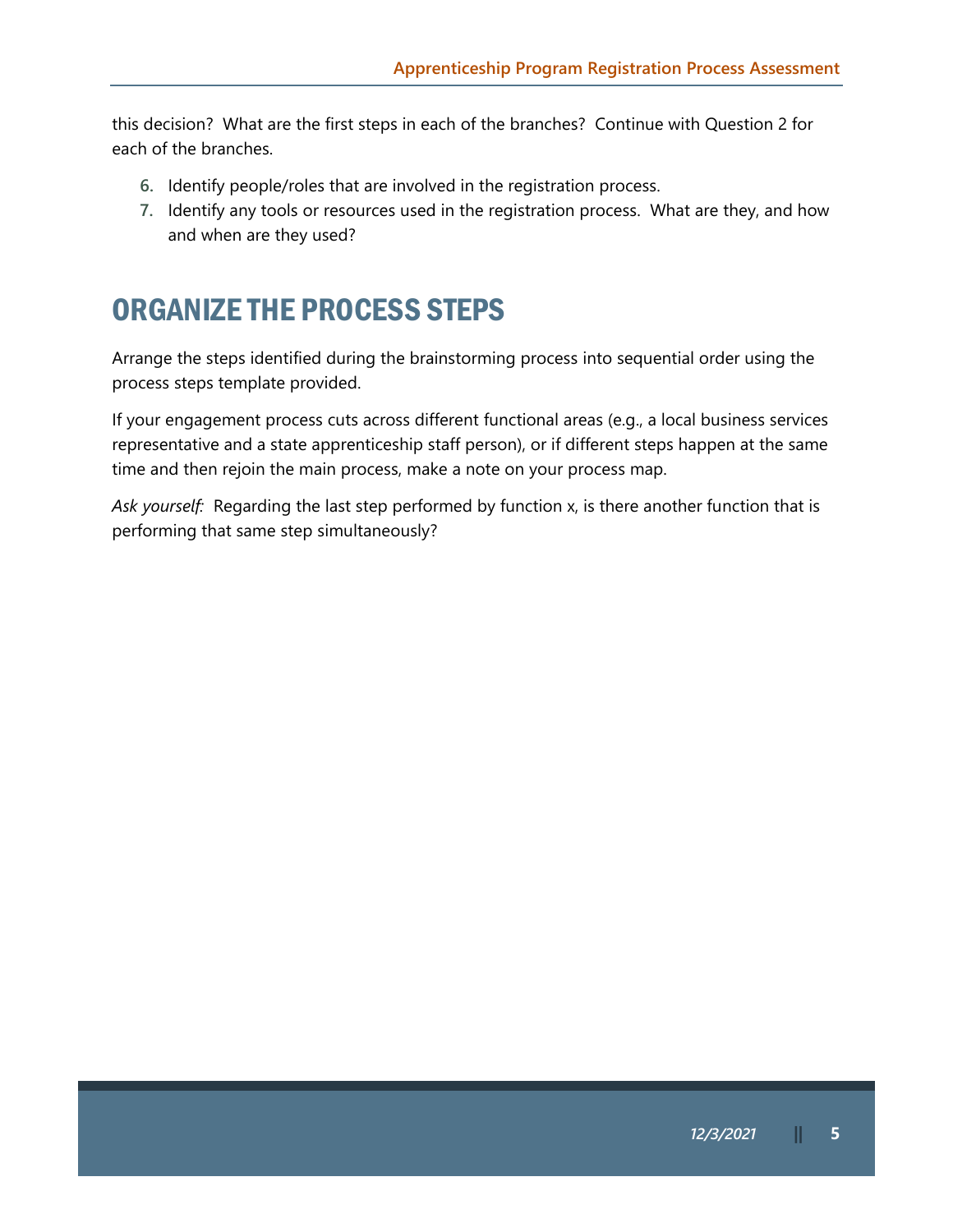### PROCESS STEPS TEMPLATE

Using the table below, arrange the steps in the process of developing and registering an apprenticeship program in sequential order. Include who is responsible for each step and what materials or resources are required to move through the process.

| <b>EMPLOYER ENGAGEMENT</b>                                                                                                                                                                                                                                                                                                                                                                                                   | <b>STANDARDS DEVELOPMENT</b>                                                                                                                                                                                                                                                                       | <b>REGISTRATION</b>                                                                                                                                                                                                                               |
|------------------------------------------------------------------------------------------------------------------------------------------------------------------------------------------------------------------------------------------------------------------------------------------------------------------------------------------------------------------------------------------------------------------------------|----------------------------------------------------------------------------------------------------------------------------------------------------------------------------------------------------------------------------------------------------------------------------------------------------|---------------------------------------------------------------------------------------------------------------------------------------------------------------------------------------------------------------------------------------------------|
| Example:<br><b>Employer</b> reaches out through website.<br>Materials: inquiry form, website<br>$\bullet$<br><b>Business services representative</b><br>2.<br>responds, requests employer fill out<br>information form, schedules initial meeting.<br>Materials: information form<br>$\bullet$<br>2a. Program coordinator conducts research<br>on business and populates customer<br>relationship management (CRM) database. | Example:<br><b>Business services representative</b> sends<br>referral form to OA apprenticeship<br>training representative (ATR).<br>Materials: referral form<br><b>OA ATR</b> populates standards template and<br>2.<br>schedules meeting with employer/sponsor.<br>Materials: standards template | Example:<br>1. <b>ATR</b> submits packet to Apprenticeship<br>Council.<br>Materials: registration packet<br>$\bullet$<br><b>Council coordinator</b> reviews packet for<br>completion and, if the packet is complete,<br>sends packet to director. |
|                                                                                                                                                                                                                                                                                                                                                                                                                              |                                                                                                                                                                                                                                                                                                    |                                                                                                                                                                                                                                                   |
|                                                                                                                                                                                                                                                                                                                                                                                                                              |                                                                                                                                                                                                                                                                                                    |                                                                                                                                                                                                                                                   |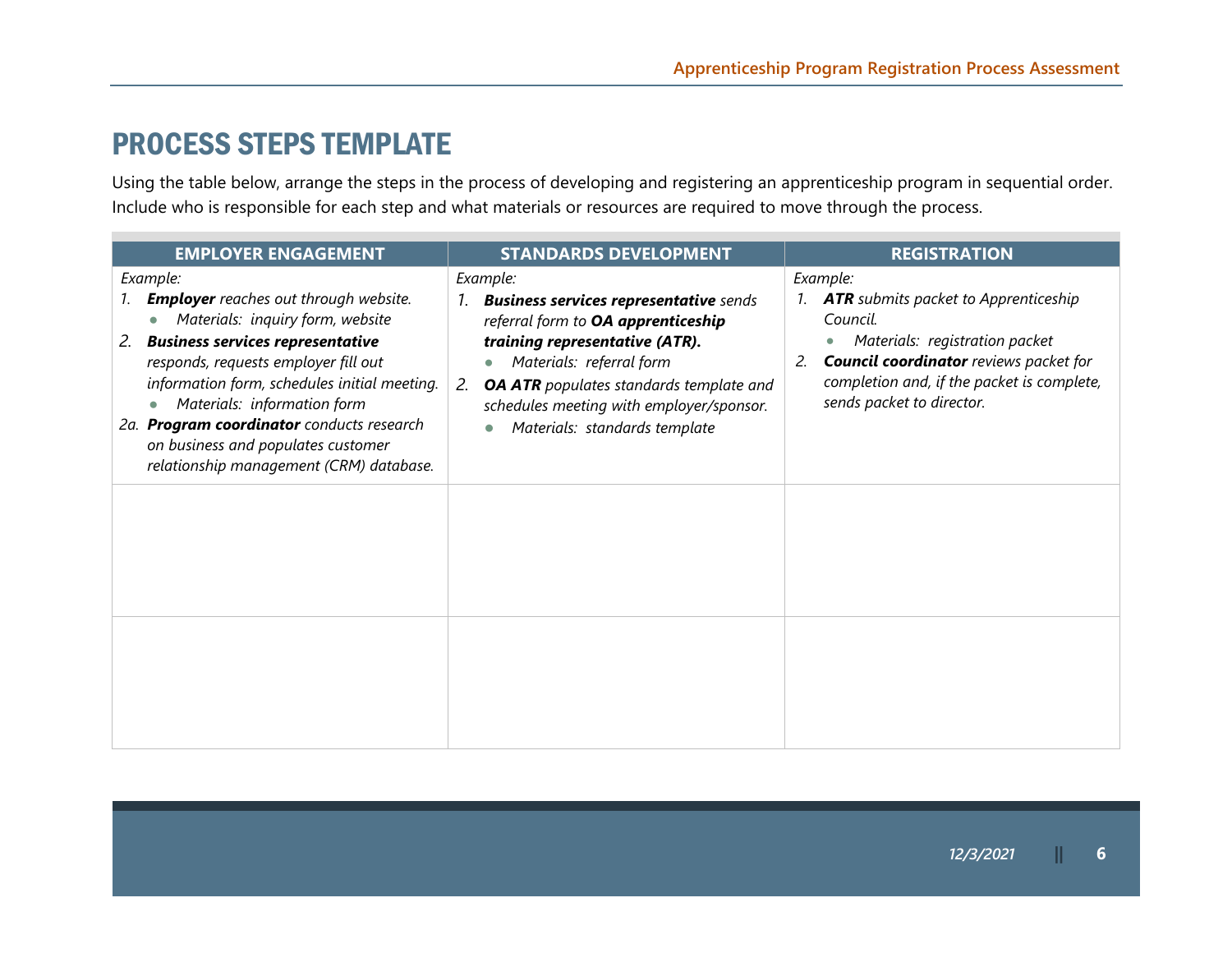| <b>EMPLOYER ENGAGEMENT</b> | <b>STANDARDS DEVELOPMENT</b> | <b>REGISTRATION</b> |
|----------------------------|------------------------------|---------------------|
|                            |                              |                     |
|                            |                              |                     |
|                            |                              |                     |
|                            |                              |                     |
|                            |                              |                     |
|                            |                              |                     |
|                            |                              |                     |
|                            |                              |                     |
|                            |                              |                     |
|                            |                              |                     |
|                            |                              |                     |
|                            |                              |                     |
|                            |                              |                     |
|                            |                              |                     |
|                            |                              |                     |
|                            |                              |                     |
|                            |                              |                     |
|                            |                              |                     |
|                            |                              |                     |
|                            |                              |                     |
|                            |                              |                     |
|                            |                              |                     |
|                            |                              |                     |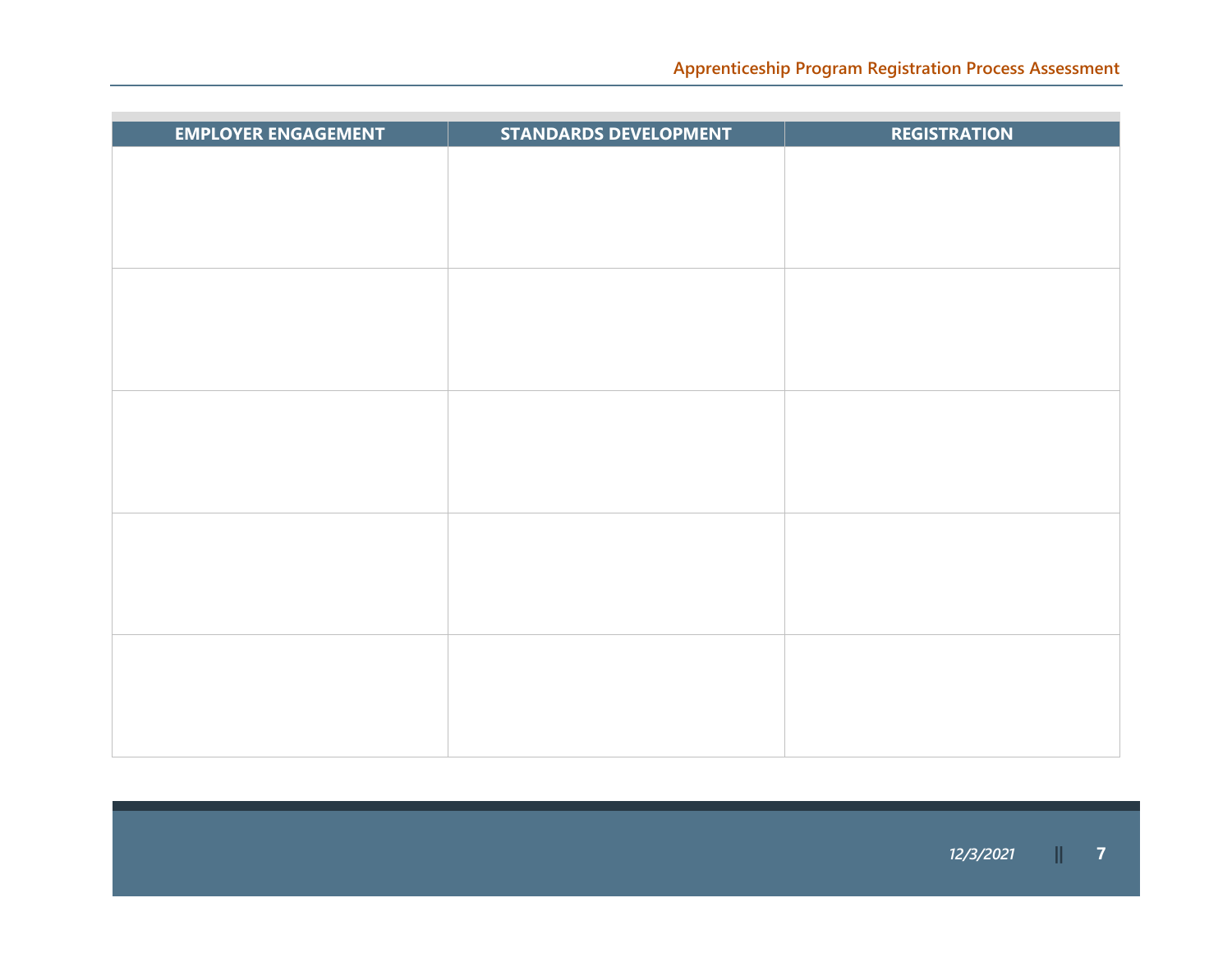# DRAW THE BASELINE PROCESS MAP

Draw a map that shows the process from beginning to end in its current state using symbols to denote inputs/outputs, action steps, decisions, and the direction of the process. An example of a process map is provided below. The map can be divided by which steps fall under **business engagement, standards development,** or **registration.** 

### **Basic Process Mapping Symbols**

The basic symbols you will use are below. Additional symbols can be found here.

| An oval denotes start and end steps.                                                                                                         |
|----------------------------------------------------------------------------------------------------------------------------------------------|
| A rectangle denotes action steps.<br>Example: Business services representative hands-off employer via email to<br>ATR.                       |
| This <b>sectioned rectangle</b> denotes a subprocess.<br>Example: ATR determines what forms are required for the program<br>registration.    |
| A <b>diamond</b> denotes decision.<br>Example: Does the employer have a work process schedule and related<br>technical instruction outlined? |
| Arrows denote the direction of the process and which steps will come<br>next.                                                                |

#### **Process Map Example**

This example demonstrates how to use the symbols above to construct a simple process map. Beginning with when the employer decides to register a program and ending with the developed set of standards.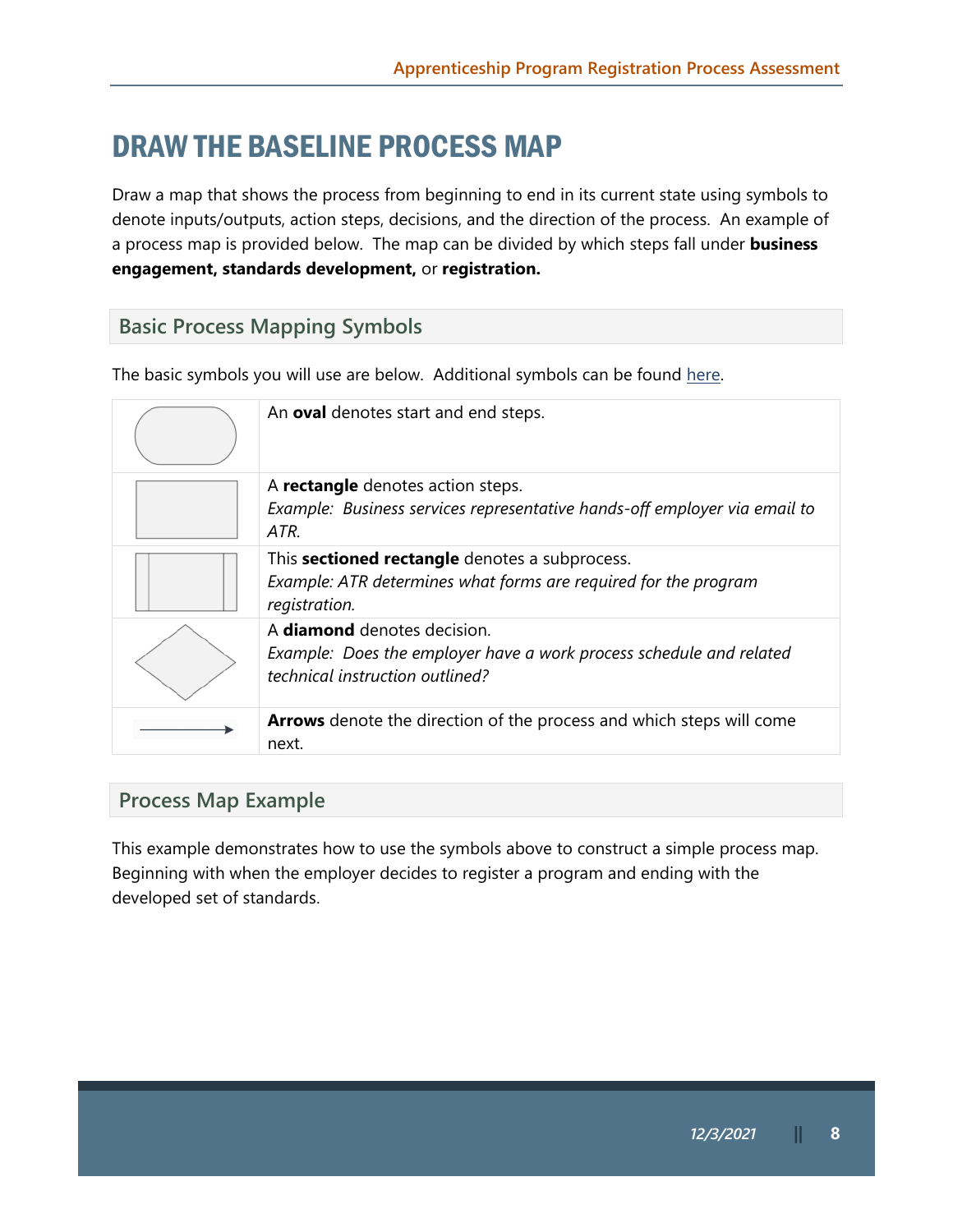

# IDENTIFY STRENGTHS AND AREAS FOR IMPROVEMENT

The team should review the process map to determine what is working well, identify bottlenecks and inefficiencies, and outline a plan for improvements.

To determine inefficiencies, delays, or challenges within this process, state apprenticeship grantees must evaluate their current mapped process. Gather feedback from both internal and external stakeholders on which parts of the process are successful and which parts are more likely to see bottlenecks. Some questions to ask when analyzing the current process may be:

- What barriers or challenges stall the business engagement process?
- Does the employer leave this meeting with a clear understanding of the registration process?
- What additional information can you share at the beginning of the process to help with standards development (i.e., labor market information on wages, related training providers—both in-person and online, Equal Employment Opportunity language, or areas that may be pain points discovered in the business engagement process)?
- What are potential challenges that stall the standards development process?
- Is there information from the business engagement process that could be used to complete program registration forms? If so, what is the information, and how can you obtain it?
- What barriers or challenges stall the registration process?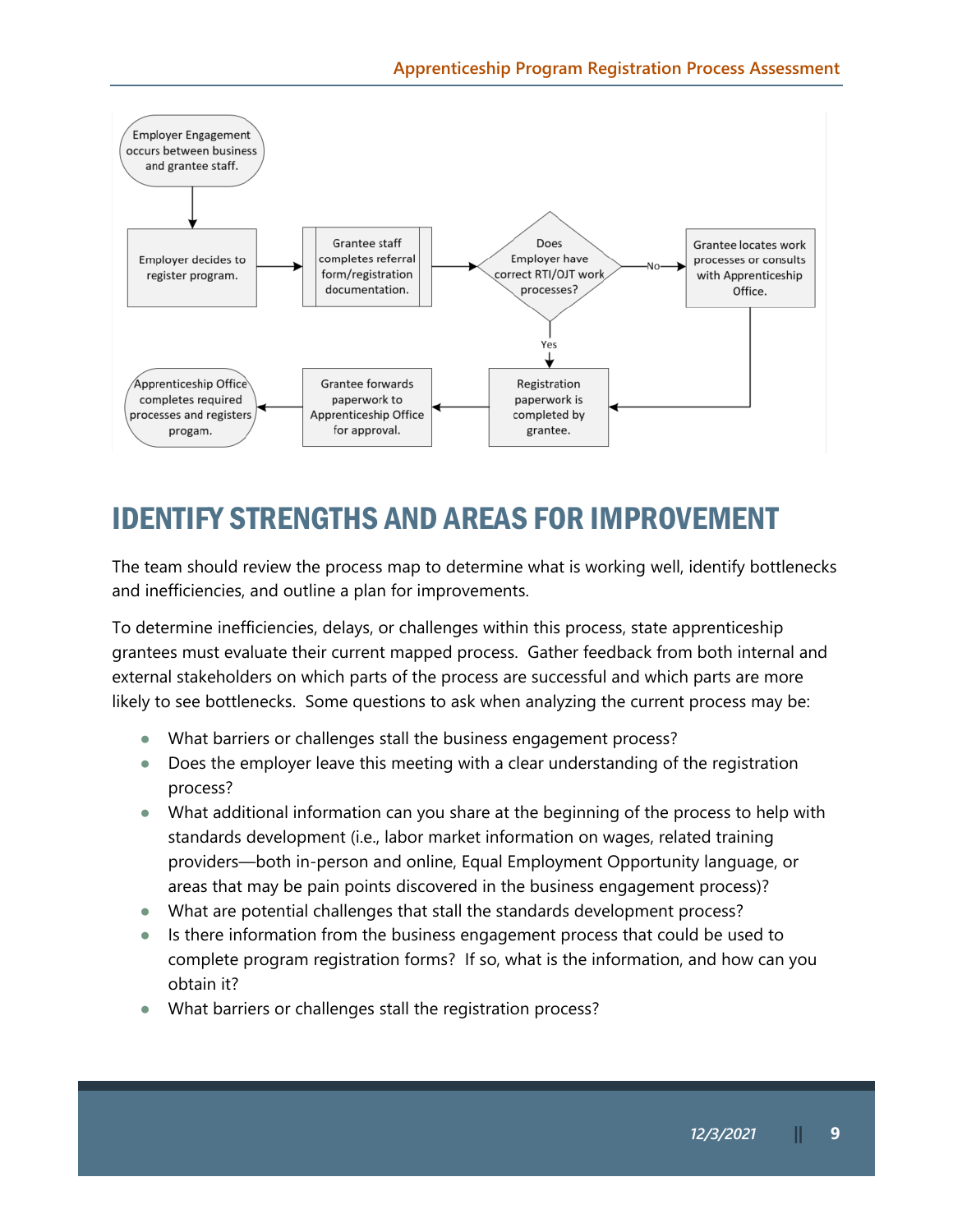#### **INTERVIEWING STAKEHOLDERS**

Seeking feedback from internal and external stakeholders is key to a thorough analysis of the process. Feedback can be sought in a variety of ways; however, one effective method is conducting interviews with stakeholders. Stakeholders should include current program sponsors, OA or SAA staff, business services representatives, or even employers who chose not to sponsor a program. Share the process map ahead of the interview and explain the purpose, objective, and scope of the interviews as well as the process being evaluated.

#### **TIPS FOR CONDUCTING INTERVIEWS**

- Come prepared with a set of questions and write down exact responses from the stakeholders.
- Make sure questions are open ended. For example, "Tell me about your experience building your apprenticeship program." or "Will you walk me through a typical experience developing standards with an employer?"
- Ask follow-up questions to gain clarity, such as why, how come, and what do you mean.
- Interview several stakeholders to gather a range of input. This approach can help you understand if identified challenges are the result of your process or if they are specific to the stakeholder.

### IMPLEMENT AND MONITOR IMPROVEMENTS

Before major changes are made to the registration process, communicate with your findings with the apprenticeship team including the registering agency to determine changes to implement. Then, test your ideas on a small scale and monitor the results before standardizing them. Using the feedback from your interviews and the inefficiencies found through your process map, identify ways to address the challenges including action steps, who will be involved in making the changes, and when changes will occur. Implement improvements on a smaller scale that will allow you to monitor the improved process and make any adjustments before implementing on a larger scale.

Use the strategy template to prioritize challenges and solutions and create an action plan on how to streamline the registration process. Make sure that the solutions identified are achievable and measurable. Partners should continue to monitor this map process throughout expansion efforts to ensure processes are updated for the most effective registration efforts.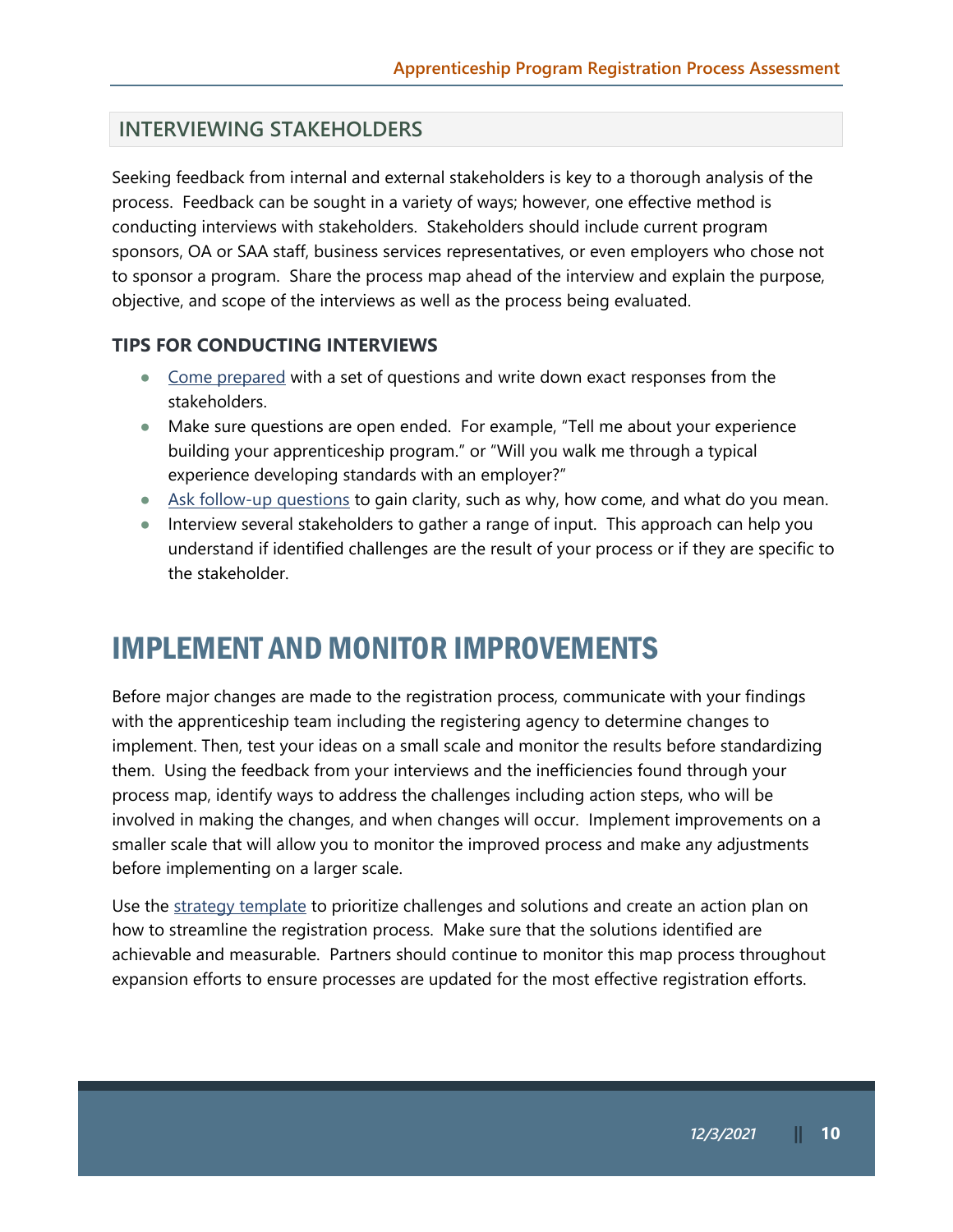#### **RESOURCES**

The following resources can provide some solutions and strategies for improving the program registration process.

The Business Engagement Toolkit and Apprenticeship Promising Practices: Expanding Business Engagement includes best practices and resources for improving the business engagement process.

The [Apprenticeship.gov](http://Apprenticeship.gov) Standards Builder is an effective tool for developing apprenticeship program standards.

State Apprenticeship Expansion Promising Practices: Capacity to Launch and Manage Programs includes examples of best practices from states that have enhanced the program development and registration process.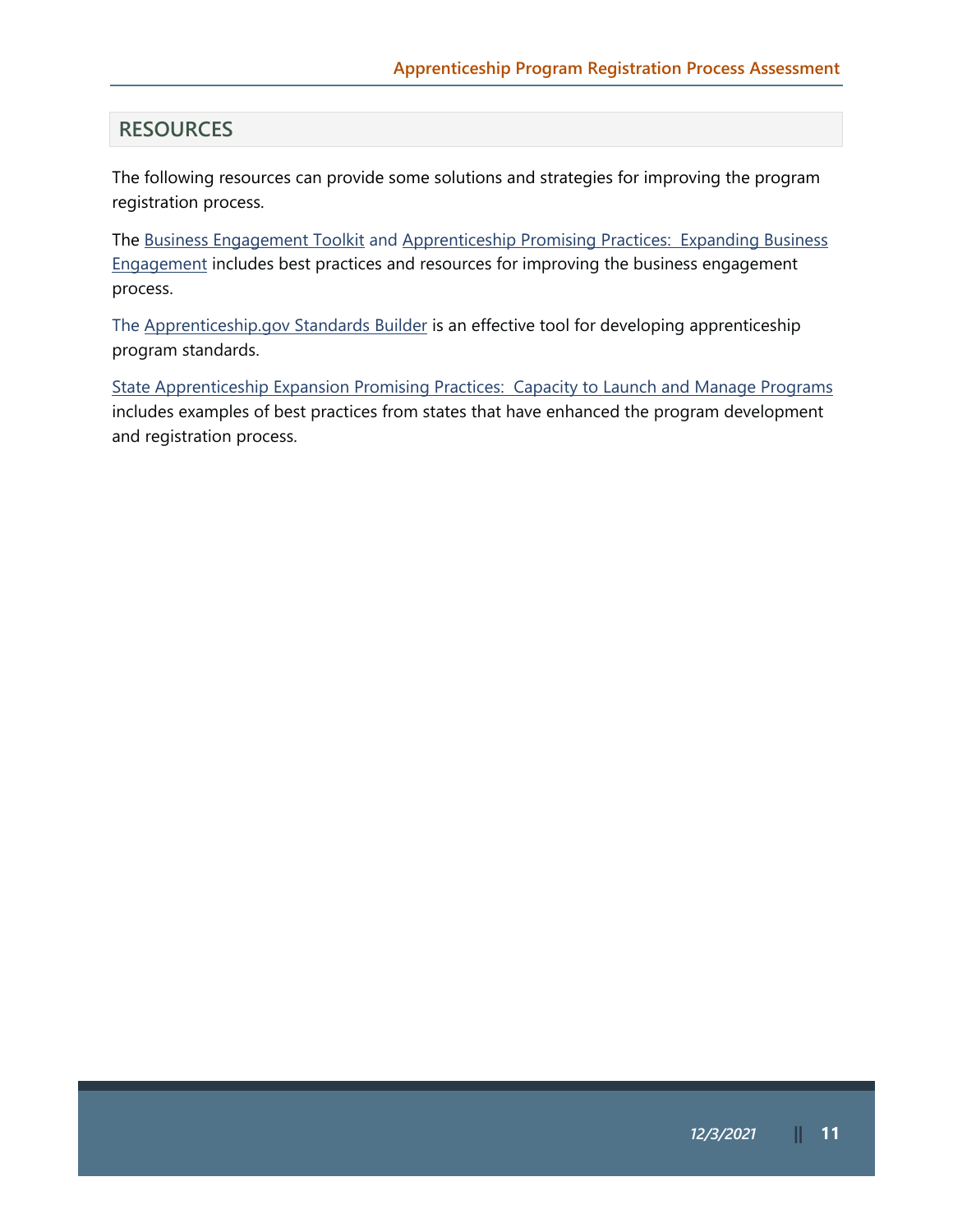### STRATEGY TEMPLATE

Use the table below to prioritize challenges and potential solutions to help streamline and accelerate the apprenticeship program registration process. Include a timeframe and action steps that are achievable and will allow for evaluation of the results.

| <b>CHALLENGE</b>                                                                                                                                   | <b>POTENTIAL SOLUTION</b>                                        | <b>ACTION STEPS</b>                                                                                                                                                                                   | <b>STAFF ASSIGNED</b>                                                                                 | <b>TIMEFRAME</b>                                                   |
|----------------------------------------------------------------------------------------------------------------------------------------------------|------------------------------------------------------------------|-------------------------------------------------------------------------------------------------------------------------------------------------------------------------------------------------------|-------------------------------------------------------------------------------------------------------|--------------------------------------------------------------------|
| Example: Multiple forms<br>required during the<br>engagement process with<br>similar information cause the<br>employer to disengage or give<br>up. | Combine forms that have<br>similar information into one<br>form. | 1. Identify duplicate<br>information on forms 1a,<br>3b, and 5a.<br>2. Add questions from 3b and<br>5a to 1a to create one form.<br>3. Pilot new form for first<br>quarter and reassess in<br>second. | Program coordinator steps 1<br>and $2$ .<br><b>Business Services in Region 2</b><br>and 3 will pilot. | Develop form: November-<br>December.<br>Pilot form: January-March. |
|                                                                                                                                                    |                                                                  |                                                                                                                                                                                                       |                                                                                                       |                                                                    |
|                                                                                                                                                    |                                                                  |                                                                                                                                                                                                       |                                                                                                       |                                                                    |